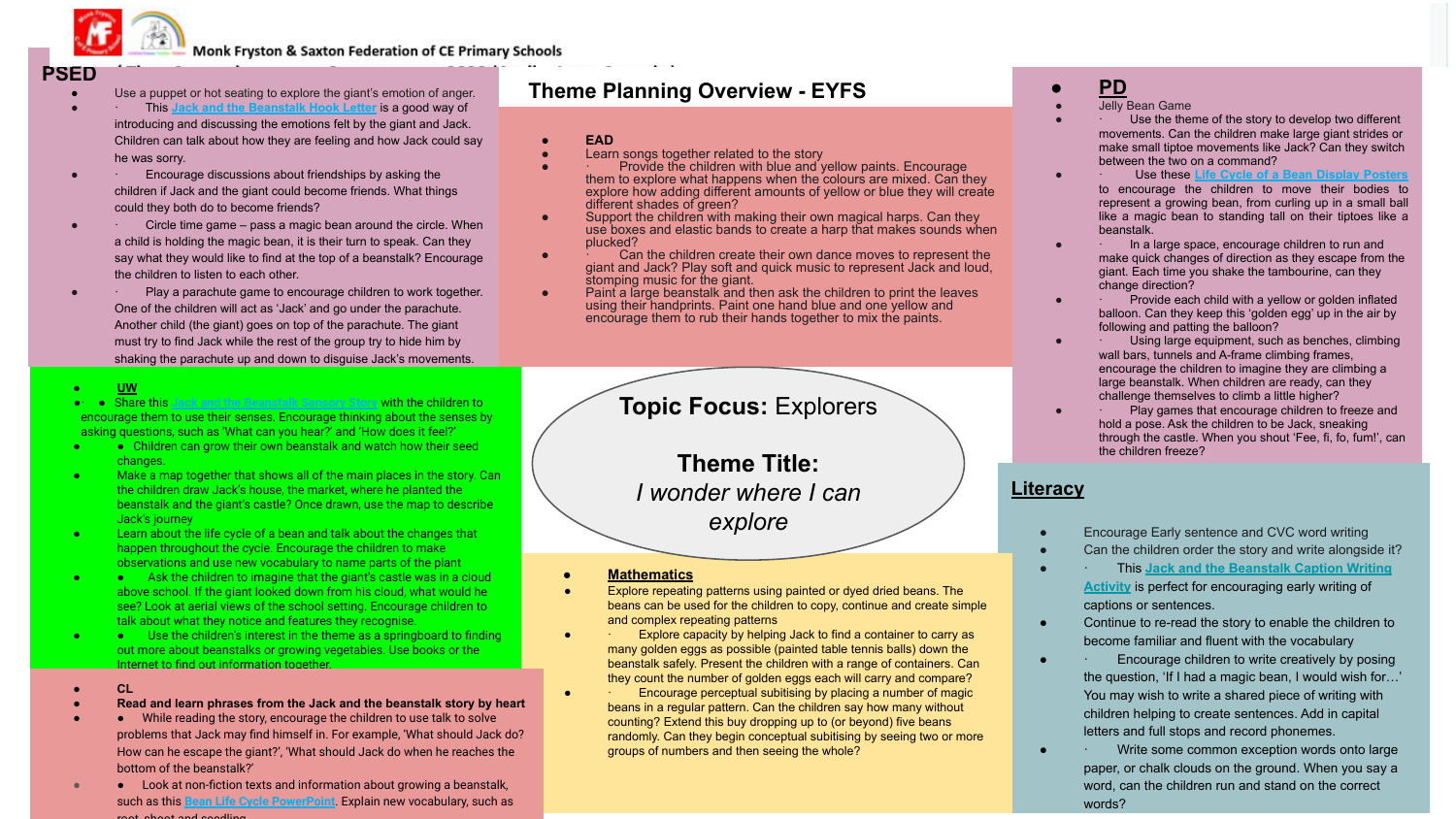

Monk Fryston & Saxton Federation of CE Primary Schools

# **PSED**

- Explore the 360 videos of different environments Discuss with the children rules you would need to follow
- as you explore these areas. How do we look after these
- places? How can we share with other people the things
- we have learned?
- We need teams aund us to support us in these places.
- talk about the importance of teamwork and friendships.
- Take turns when listening to other people.

●- Exploring Close to Home (school grounds) **Exploring the local area** Visit a new place in the local area. What can you discover?

- Discuss how you might feel when you are in these
- spaces using concepts such as brave, courage, being
- afraid etc. Mars; Sahara Desert; Coral Reef; Scafell Pike;
- Lake District; Hareshaw Linn Waterfall; White Scar Caves;

● UW ●

Yorkshire:

● Types of Exploring

# **Theme Planning Overview - EYFS**

- **● EAD**
- We are going to share our Early Years Explorer Adventures on a blog. Gather some of the items that the childrensuggested (examples below) and set up an area of the om as your explorer zone
- Art Area

●

Captain Cook collected flowers and plants on his voyages of discovery. On your explorations can you gather flowers, leaves and interesting items? Create a display and use the display for observational art, painting using different techniques and resources (toothbrushes, coon buds, cut up cardboardles etc). Press flowers and allow children to be creative with the results

# **Topic Focus:** Explorers

**Theme Title:** *I wonder where I can explore*

- the man
- Use the videos to learn more about exploration of

• fm place to place, link to writing by creating ● information tabs for the photographs

space, mountains, deserts, under the sea. Take the

Take photos of the places and things they nd. Back in the seng, create a simple map of the journey, ● allow the children to discuss the photographs and place the photos on the map. Talk about directions, geng

children on virtual journeys in these places using Google

Use the map with a Beebot, try to direct Beebot aund

- **Earth**
- **● CL**

#### What is an Explorer?

- Using the Video 'e Life of an Explorer' introduce the
- concept of an explorer. Discuss the following with the children:
- What is an Explorer? Where would an explorer go? What
- would an Explorer wear? What equipment would an Explorer
- need? How can Explorers share their journeys and discoveries?

#### **● Mathematics**

- **Large Block Play**
- Look at the pictures of Amy Johnson's
- aeroplane. Can you build it? How many blocks do
- you need? How long is your plane?
- Can you draw it?

# **● PD**

- In order to be an explorer you need to keep track. Design a trail, in the outdoor space. e children can then talk about how they feel, after completing the course,time themselves doing the exercises, make exercises more difficult, change the activities depending on the exploration focus.
- Discuss: How did you feel when you were going up the slopes, what did you have to do to come down the slope, did the backpack affect your walking and how you felt

# **Literacy**

- Going on a Bear Hunt Adaptation
- Change the words to the familiar story: 'We are going
- Exploring, we're having an adventure, we're so brave,
- What will we nd?' We found a ........
- Draw pictures of themselves as explorers and label
- - Add their own information to the area, based on the
- exploring adventures the class is having
- - Make and use own notebooks for explorations both
- real and imagined
- - Create posters and information diagrams about the
- real and virtual areas they have explored